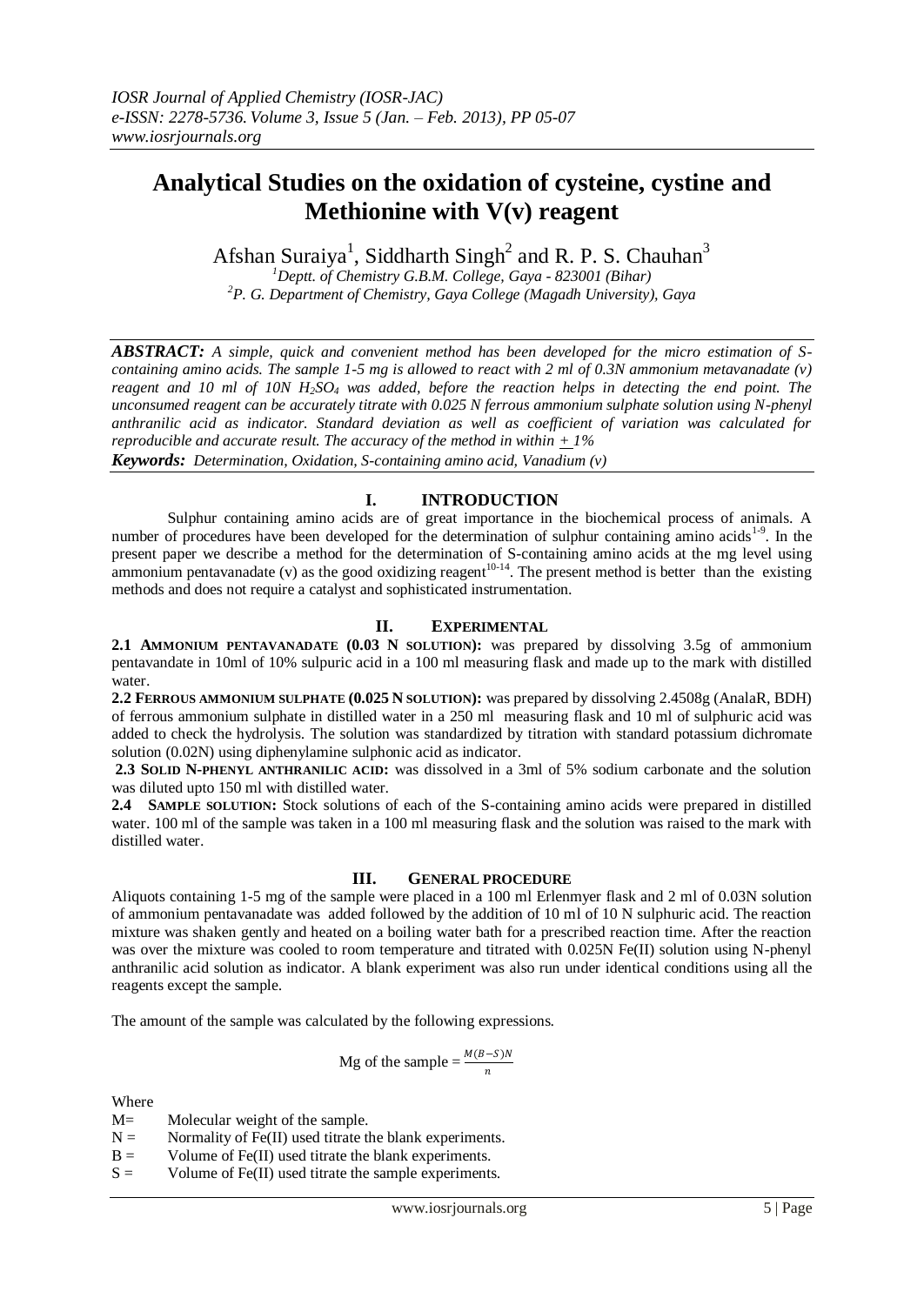$n =$  Number of moles of the V(v) reagent consumed per mol of the sample.

### **IV. RESULTS AND DISCUSSION**

With recommended procedure the determination of cysteine, cystine and methionine has been successfully achieved on 1-5 mg of sample within an accuracy of  $\pm$  1% (Table -1) in most of the cases.

| DETERMINATION OF CYSTEINE, CYSTINE AND METHIONINE WITH 0.3N, V (V) |            |            |            |           |         |          |           |           |
|--------------------------------------------------------------------|------------|------------|------------|-----------|---------|----------|-----------|-----------|
| Sl.                                                                | Sample     | Amount     | Reaction   | Amount    | Stoich- | $Error*$ | <b>SD</b> | <b>CV</b> |
| No                                                                 |            | taken (mg) | time (min) | recovered | iometry |          |           |           |
|                                                                    |            |            |            | (mg)      |         |          |           |           |
| $\mathbf{1}$                                                       | Cysteine   | 1.0040     | 10         | 0.9980    | 6       | $-0.60$  | 0.0042    | 0.4194    |
|                                                                    |            | 5.0190     |            | 5.0425    |         | $+0.47$  | 0.0012    | 0.0238    |
|                                                                    |            | 10.0330    |            | 9.9721    |         | $-0.58$  | 0.0420    | 0.4167    |
| 2                                                                  | Cystine    | 1.0050     | 10         | 0.9996    | 12      | $-0.54$  | 0.0043    | 0.4289    |
|                                                                    |            | 5.0105     |            | 5.0387    |         | $+0.54$  | 0.0239    | 0.4759    |
|                                                                    |            | 10.0210    |            | 10.0685   |         | $+0.47$  | 0.0018    | 0.0179    |
| 3                                                                  | Methionine | 1.0040     | 10         | 1.0098    | 8       | $+0.58$  | 0.0051    | 0.6071    |
|                                                                    |            | 5.0250     |            | 5.0528    |         | $+0.55$  | 0.0003    | 0.0059    |
|                                                                    |            | 10.0400    |            | 10.0982   |         | $+0.58$  | 0.0559    | 0.5357    |

| TABLE-1                                                            |
|--------------------------------------------------------------------|
| DETERMINATION OF CYSTEINE, CYSTINE AND METHIONINE WITH 0.3N, V (V) |

Considering the oxidation reaction of S-containing amino acids and the number of equivalents of V(V) consumed for a particular sample the following course of reaction may be suggested for the oxidation of cysteine, cystine and methinonine.



It was found that easily oxidisable organic compounds like alcohols, phenols, aromatic hydrocarbons and thioureas interfere in the determination, while the other amino acids like glycine, alanine are unaffected by the  $V(v)$  reagent.